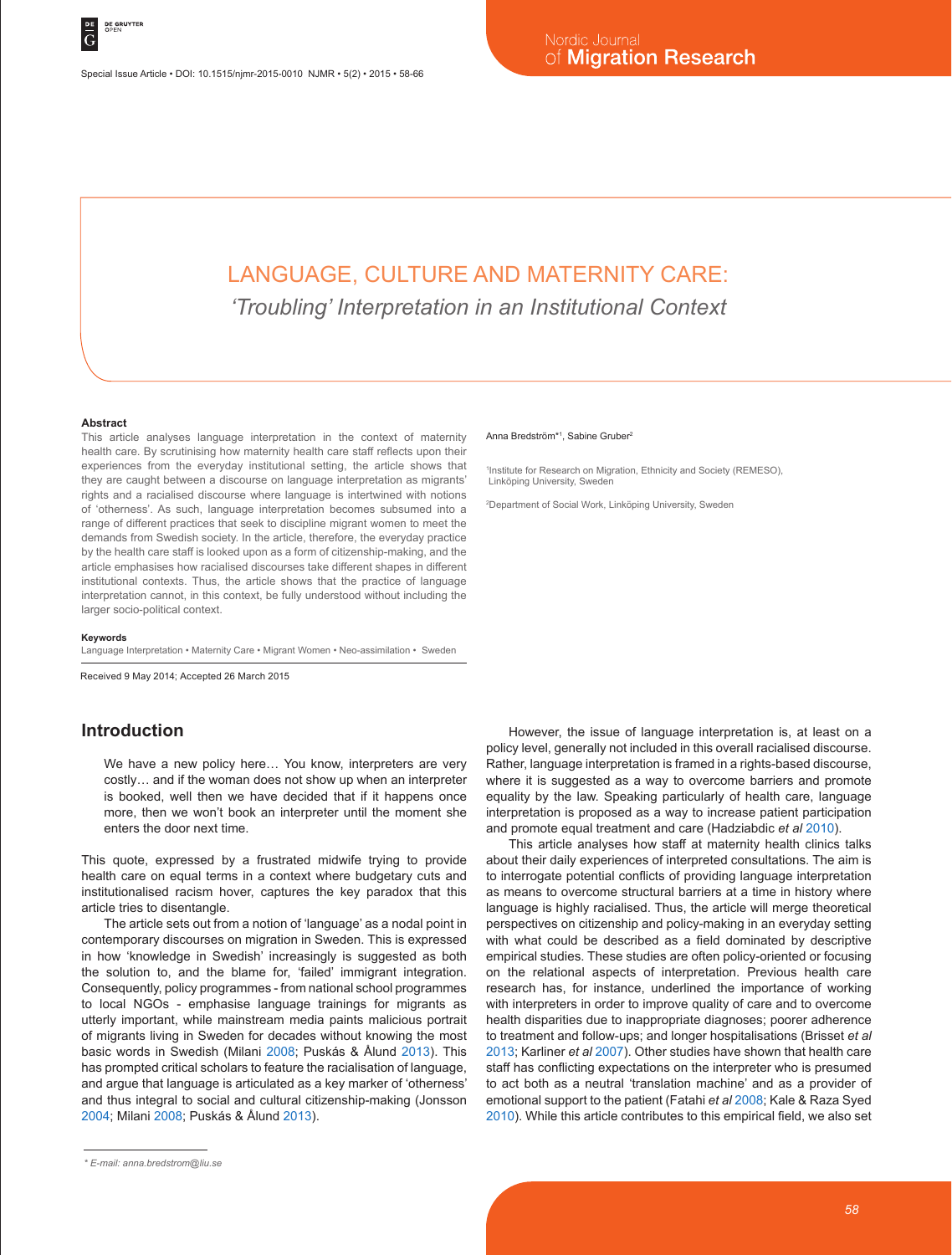out to contextualise our findings in the larger socio-political debate on language and belonging, in particular the contemporary neoassimilationist policy development that takes place in many western countries (Brubaker 2001; Bredström 2008; Hansen & Hager 2012; Schierup *et al*. 2006). Thus, the article contributes to an increasing amount of studies that interrogates structural and institutionalised racism (see e.g. Gruber 2007; Hertzberg 2003; Neergaard 2006), but in a health care context.

### **Race/ethnicity and the restructuring of the Swedish welfare state**

On a very basic level, language interpretation has strong links to key aspects of Swedish citizenship. It is, for instance, regulated by law that Swedish authorities are to engage interpreters when needed (SFS 1986:223, 8§), and, as mentioned above, health care policy accentuates using language interpreters as means to achieve equality in health care and increase patient participation (Socialstyrelsen 2012). Language interpretation could be described as an illustrative example of how the institutionalisation of social rights provides citizenship with more substantial content, following Marshall's (1950) understanding of social citizenship as a prerequisite for the true realisation of civil and political citizenship.

While Marshall's theory has been revised and critiqued for its narrow focus on class relations, his concepts of civil, political and social citizenship have been fruitful for re-thinking citizenship in a number of ways. With an emphasis on processes of inclusion and exclusion, studies have, for instance, shown how citizenship is racialised, ethnicised, gendered, and sexualised and invoked by intersections of many other axes of differentiation (Yuval-Davis 2011). Similarly, has Marshall's line of procedure - whereby civil are to be followed by political and subsequently, social rights - enabled scholars to point out constructions of citizenship that take other courses. For instance, Hansen and Hager (2012: 34) argue that, present day citizenship in the European Union tends to stress civil aspects but without guaranties of any future social rights, a development that is intimately linked to the crises of the western welfare state.

With neoliberalism, we have, since the mid-1970s, witnessed a restructuring of the welfare state, with increasing restraint on social rights in particular. Thus if, for Marshall - writing in the 1950s Britain the welfare state held the promises of increasing inclusion, a decade into the twenty-first century the outlook is depressingly the opposite, calling scholars to see national citizenship as 'an exclusive rather than an inclusive status' (Schierup *et al*, with reference to Dahrendorf, 2006: 1). This is true also for Sweden. Despite its long reputation as the 'quintessential social democratic welfare regime' that strives for universal social rights for its citizens, scholars have revealed that Sweden has gone through a dramatic regime change leading to a fast and vast-reaching dismantling of the welfare state (Schierup *et al*. 2006).

Following these changes, there is a strong turn towards 'individual responsibility' that penetrates and redefines some of the corner stones of the previous protective state-formation. For instance, in relation to health care, 'patient participation' has ascended as a key metonym for the self-management patients are to endorse in present day consumerist system. Nikolas Rose (2007) also emphasises that in advanced liberal societies, health has become an ethical value, leading to a virtual explosion of 'somatic expertise' that provide guidance in how to optimise health through enhancement techniques and risk-surveillance.

Diana Mulinari (2010; 2011) captures the effects of this transformation in her study of birth clinical practices in Sweden. Mulinari shows how midwives related differently to women depending upon the women's ethnic and class backgrounds. White, Swedish-speaking middle-class women were perceived as well-informed and oftentimes as 'too demanding'. In contrast, migrant and working-class women with less access to knowledge and language (both Swedish and medical language) became more 'traditional patients' who the midwives could 'care for'. However, with budgetary cuts and bureaucratisation, there was a distinct limit to any care at all, and the care that was provided was to a large extent informed by cost-efficiency measures, risk-groupthinking, and a medicalised view on giving birth.

This article will further explore how contemporary dominant discourses are articulated in maternity health care, in particular in relation to racialisation and ethnicity. Neoliberal economic forces and diminishing social rights have had vast effects on migration and immigrant integration policy throughout Europe (Hansen & Hager 2012). In Sweden, present labour migration, issued 2008, is influenced by the regime of circular migration. Accordingly, labour migrants are offered a temporary residence with restricted social rights and, most importantly, tied to employment. Social rights for other groups of migrants have also been affected, with increasing demands on both asylum-seekers and family unification (Shierup & Ålund 2011). And in conjunction with these restraining developments, we have seen a shift from the dominant multiculturalist ideology from the early eighties towards what has been characterised as a neoassimilatory line of thought (Brubaker 2001; Hansen & Hager 2012; Schierup & Ålund 2011; Bredström 2008). As critics have shown, the previous multicultural paradigm highlighted equality, partnership and freedom of choice, yet rested upon a 'culturalist' understanding, singling out migrants and ethnic minorities as 'problems' and reducing social problems to migrant's cultural background, ethnicity or religion. Thus, in the 1980s, essentialist and stereotypical notions of cultural otherness became poignant, in particular in areas where the cracks in the welfare state started to appear. Yet, however, the suggested solution to the same social problem was not to abandon but to strengthen cultural belonging and increase a positive ethnic identification. As the current crisis unfolds, this pluralist multiculturalist view comes to an end. Along with increasing insecurity, higher unemployment-rates, and decreased social rights, the 'right to be different' has vanished in favour of an idealisation of 'core values' often camouflaged as 'human rights' (i.e. in this discourse, gender equality or rights for lesbian, gay, bisexual, transgender and queer people are often constructed as Swedish values and correspondingly, as human rights/universal values [Bredström 2008]). Thus, what is proposed is instead a 'unity in terms of cultural assimilation' (Schierup & Ålund 2011: 134), that is, a form of neo-assimilationist policy. In contrast to postwar assimilatory policy, current neo-assimilationist policies does not target social inequalities but rather thrives on a message of cultural adaptation to, in our case, Swedish values and Swedish culture (Bredström 2008).

### **Maternity health care as institutional practice**

While the above serve as a description of the overall discourse in present Swedish society, capturing these processes in an everyday encounter is another matter. To emphasise that citizenship is an ongoing process that is constructed and re-constructed in everyday practice, Nordberg & Wrede (2015) develops James Tully's concept of 'citizenisation'. This concept, we believe, would account for the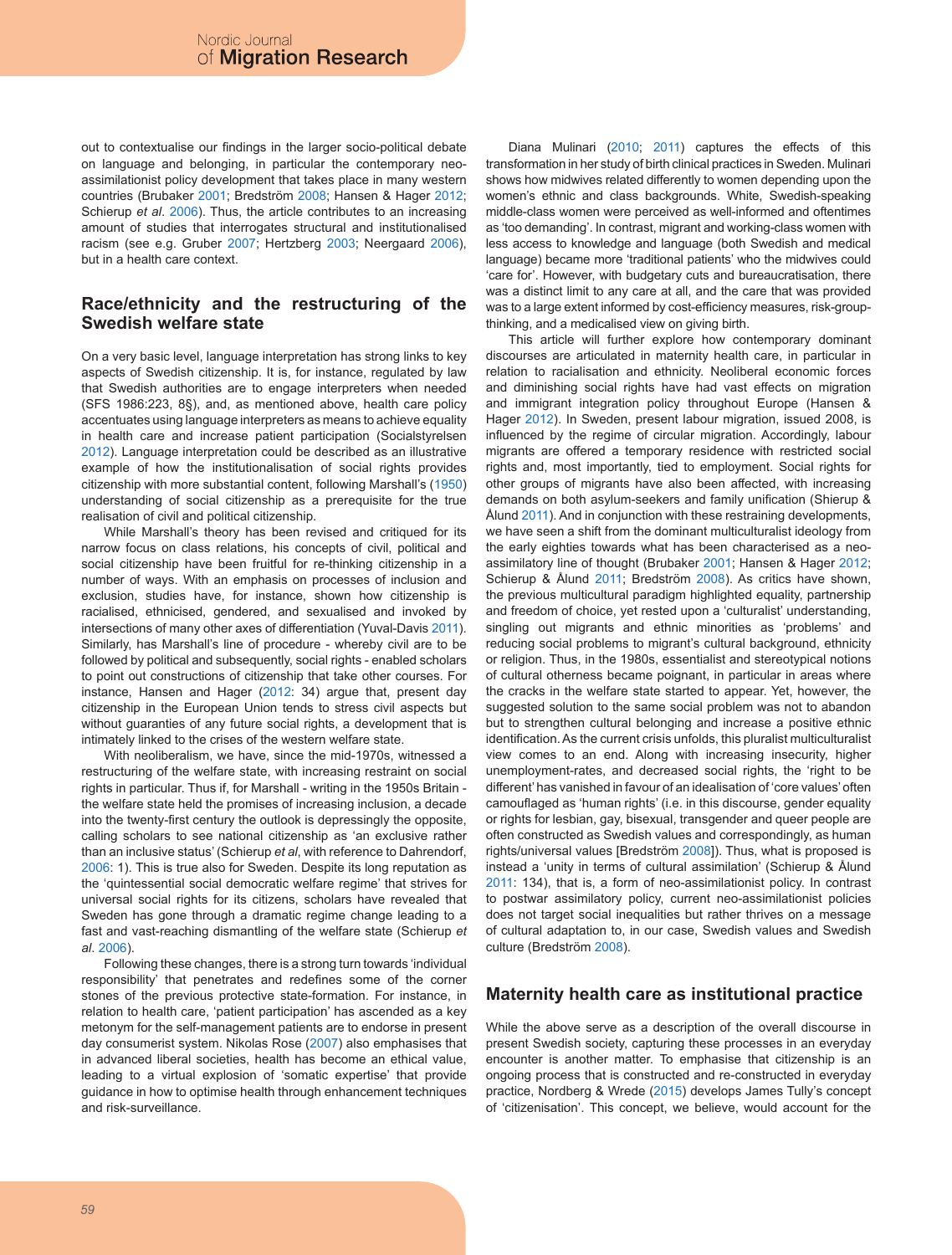processes that take place in our study as well, covering, in particular the ways in which rights are negotiated in a welfare institutional setting. Others have used Michael Lipsky's (1980) concept of 'Street-level Bureaucracy' to attend to, in particular, public service worker's everyday interaction with clients and others. As such, these bureaucrats are engaged in policy-making in practice. Thus, Lipsky's concept can also be used to theorise the micro level of institutionalised racism (Hertzberg 2003).

In our case, where the midwives are caught between two competing discourses (i.e. language interpretation as a social citizen's right versus language as nodal point in racialised discourse on otherness), such everyday policy-making becomes particularly interesting. Accordingly, we understand maternity health care practice as an institutional practice that can be compared to other welfare state institutions such as social work or education. Speaking specifically of maternity health care, the links to other welfare institutions are apparent. Historically, maternity health care was a crucial institution of the Swedish welfare system already when it was established in the 1940s (Bredmar 1999; Socialstyrelsen 1979). In the 1970s, it evolved into an institution that came to include various prevention and educational activities. By highlighting matters such as breastfeeding, delivery and contraceptive counselling, health and parenthood (Socialstyrelsen 1979; SOU 1978:5; SOU 1997:161), maternity care thus also became a basic parental education, to be continued at child welfare centres, pre-schools and social services. In recent years, maternity health care has been assigned an overall responsibility for reproductive health care matters and thus come to include youth counselling, abortion and prevention against sexual transmitted infections (Socialstyrelsen 1996).

Maternity health care is financed via tax funds and primarily arranged as part of the public sector. It is free of charge to all pregnant women and prospective parents and thus reaches a large group of women. As such, it has also become an important institution for public health matters, institutionalising, for instance, screening programmes such as HIV prevalence (SOSFS 2004:13). With current restructuring of the welfare state, private alternatives have become more available. As is the case with most health care in Sweden, regional authorities have a large say as to how national programmes are to be implemented. Thus, some tariffs and programmes for different check-ups might differ between clinics depending on location and responsible organisation.

In general, however, maternity health care is organised in line with national recommendations as a basic national programme (SFOG 2008; Socialstyrelsen 1996). This programme specifies detailed instructions for the content on each visit and appoints the midwife as responsible for monitoring the pregnant woman's health. The basic programme is designed for normal pregnancies and to be supplemented with extra efforts when complications arise. Some regional authorities have also developed special programmes for 'risk pregnancies' among certain vulnerable groups (SFOG 2008). These include women that have been shown to under-utilise maternity health care, such as some groups of migrant women, young mothers and single mothers from socially vulnerable groups (Darj & Lindmark 2002; Fabian *et al* 2004). Pregnancy difficulties seemingly affect women with migrant backgrounds to a larger extent than native Swedish women, which also makes migrant women more vulnerable as a group (Essén *et al* 2000; Robertsson *et al* 2005). Among other things, lack of interpreters has been identified as an important cause for migrant women's vulnerable position (Esscher 2014).

One of the issues that is highlighted on a policy level as deserving special attention is 'cultural and lingual communication difficulties' (SFOG 2008:45), and health care policy states that language interpreters should be used if needed (Socialstyrelsen 2012). Interpreter agencies were established in the 1960s and initially run by the public sector, but has increasingly been privatised. It is a wellestablished institution in Sweden, but characterised by high market concentration and competition for the same clients and interpreters (SOU 2004:15). There is an extensive lack of certified interpreters, in particular specialised in health care and medicine, and the occupation is poorly paid and interpreters often work under precarious conditions (SOU 2004:15.).

#### **Methodology and empirical material**

This article draws upon empirical data gathered for a research project on ethnicity and gender in different primary health care settings, including maternity health and youth centres. The data will also be used as part of a larger study, focusing, particularly on language interpretation in healthcare.<sup>1</sup> The material includes transcriptions of roughly 50 single interviews with different staff categories including nurses, midwives, physicians, counsellors as well as central directors, policy implementers and representatives of local NGOs that organises projects such as ethnically profiled 'health communicators' (such as the 'doulas', see below). In addition to this, we have also conducted participatory observation at several clinics and gathered written materials such as local policy documents and patient information brochures. This article focuses on the parts of the material that concerns maternity health care. This includes staff from four publicly run maternity clinics in two different regions of Sweden, located in urban cities, small town areas as well as in the countryside. Migrant women constitute a large part of the patient group in all of these places, and virtually, all interviewed midwives had extensive experience of meeting migrant women in their work at the clinic. They also had wide experience of working with interpreters. It can also be noted that a conspicuous majority of the midwifes were middle-aged, white, Swedish-speaking women (see also Mulinari 2010).

The interview guide builds upon our field notes from the participatory observations that we conducted initially. It includes questions regarding policy and daily routines, focusing, in particular on situations and matters where issues of interpretation, language and ethnicity were articulated. The transcripts and field notes do not contain any names, places or other information that could reveal the identity of the participants. $2$  In this article, we focus particularly at those instances in our material where language interpretation is either openly discussed or mentioned in a roundabout way. Next, we will turn to our analysis.

# **The inflexible institution**

On a general mode, language interpretation was not considered a big issue at the clinics we visited. None of the participants in our study had received any particular training in how to use an interpreter, and the institutions' educational efforts had not covered interpretation or language matters, at least not within the past few years. Explicit policies concerning *how* or *when* to use language interpreters were also conspicuously non-existent. Some said that there had been a memo of some kind, and others claimed that there were written guidelines, but could not find them.

Yet, most of those we met saw language interpretation as selfevident, if needed. They expressed it within a rights-based discourse,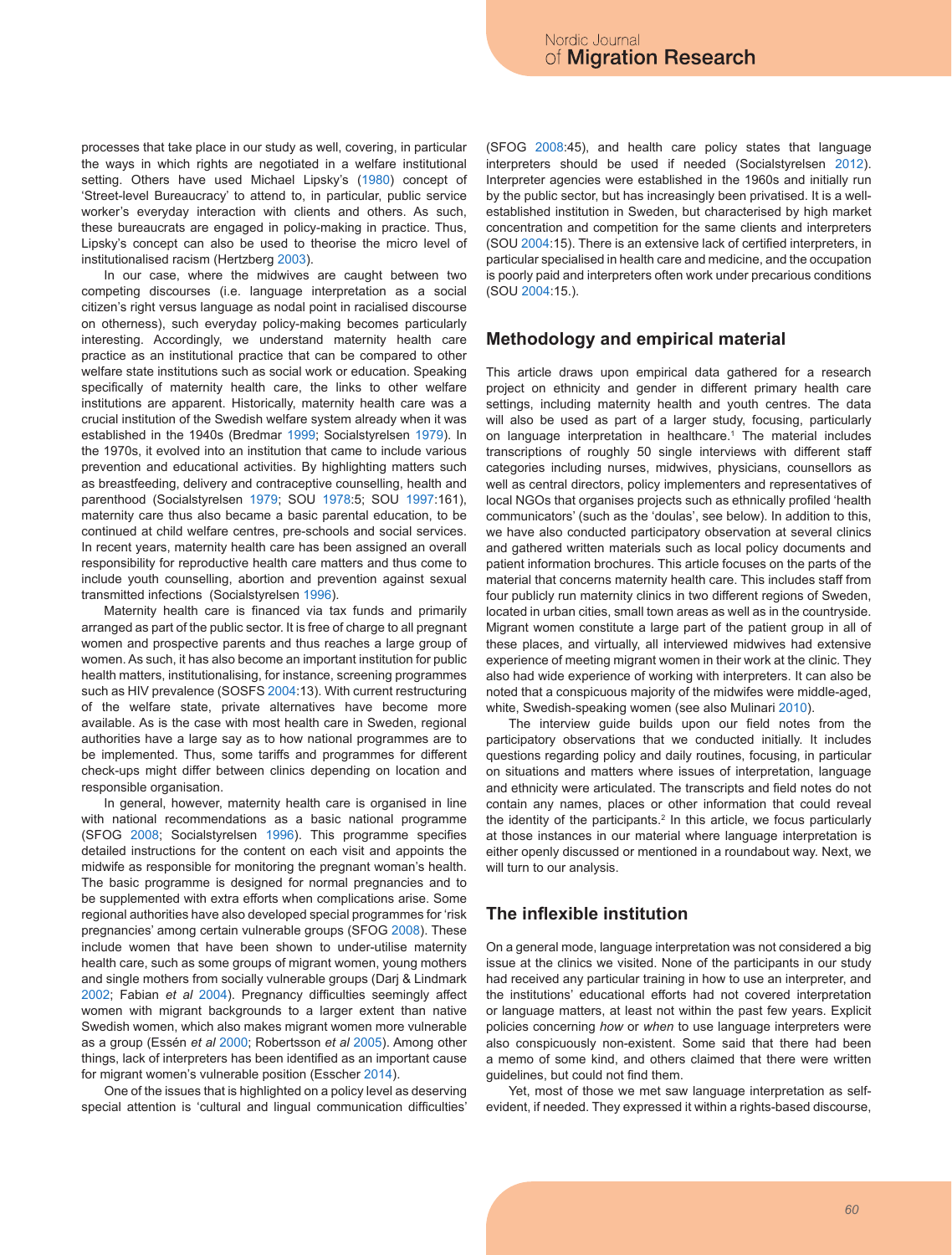as migrants' rights or as women's rights (for instance, in those cases where a husband spoke Swedish but not the pregnant wife, see below). Each institution we visited also had a seemingly coherent practice, that is, it seemed as *if* there was a forthright policy looking at the routines of how and when language interpreters were used, and the patients were seldom left with any other choice but what the institution offered. Interestingly enough, these institutionalised routines differed between different institutions. That is, some places used only in-person interpreters whereas others used only remote interpretations via telephone.

The issue of language interpretation was also limited to staff– patient encounters and consultations at the clinic, and primarily those that had been scheduled in advance. Thus, there were many of the routine practices that had no system for language translation. For instance, interpreters were not used for consultations over the phone, not even when it concerned more serious matters such as messages regarding various test results. Neither were written accounts, such as emails and regular mail, translated with the exception of some standard information sheets.

Accordingly, we saw a number of examples of how the institutionalisation of language interpretation did not fit with the everyday routines at the clinic. A few months after delivery, for instance, all women are called back for a return visit. This visit is seen as important not only to follow up the delivery, but also to discuss birth control matters and future pregnancies (Socialstyrelsen 1996). One midwife told us about how she went about to call women over the phone to schedule their return visit: 'Hopefully there are someone in the family who knows Swedish so we can ask how the delivery went, how breastfeeding is going and confirm that they have established contact with the child welfare centre as they are supposed to do'.

Another example is when migrant women are provided with pregnancy-related information in Swedish only. At one clinic that we visited, for instance, we observed how some Somali women with hardly any Swedish vocabulary were put in front of a television to watch a film in Swedish about delivery matters. When questioned (by us) about the relevance of a film in Swedish for these women, the midwife explained that 'at least they can follow the pictures'.

Also, in most places we visited, practices that were carried out outside the consultation room, such as blood tests, were routinely taken prior to the interpreters' engagement. Thus, in our material, we have several stories mirroring the below:

*Researcher*: And why do you wait with the interpreter until after you have taken the tests?

*Midwife*: Because it takes some time, taking them [the tests] that is, and sometimes they also come in early. The interpreter appointment has not yet started. We take them aside as soon as we can, and point to the injection, again using sign language and show the equipment. 'Yes yes', they nod, so for most people, it is not a big issue. And we tell them that we check for different diseases, sometimes I explicitly say that we check for HIV, Hepatitis, Syphilis, Rubella - you know 'check Rubella' [enouncing clearly]. They do not seem to care that much, 'yeah yeah, you go ahead' they would say.3

Hence, taking a close look at the institutional everyday routines, a number of gaps where language translation did not take place appear to us – despite the fact that most staff underlined its importance – gaps that also made room for a number of other practices: 'We draw a lot', one midwife explained, and use 'simple language'; 'breath!', 'injection', while pointing towards relevant parts of the body. Or as another midwife expressed it, 'we use our hands and feet a lot', she said standing up swinging her hips and signing a large belly by moving her arms in a circle around her stomach.

# **Filling the needs of the institution**

While many of these examples may seem harmless and random - as if it is only a question about practices that fall outside the routine of engaging language interpreters for consulted meetings - a closer look soon reveals a more systematic pattern. Some activities were, for instance, not perceived of as important to translate as others; meetings where a lot of information was to be given to the pregnant woman were perceived as more important to interpret than those times where routine check-ups were carried out. Also, interpreters were seldom used outside of regular meetings such as when groupbased parental education was given, or if the woman came outside of a pre-scheduled appointment.4 These cases might not even - as was the case with taking blood tests above - be seen as necessary to translate at all. That the women might have questions also on these occasions (regarding both clinical and other matters) thus became subordinated in accordance to the logic of the provider.

The systematic pattern that appears is thus that language interpretation seems to be foremost a practice for satisfying the needs of the institution, rather than for the patient (see also Brisset *et al* 2013; Hsieh & Kramer 2012). Thus, even if the health care providers in our study emphasised that language interpretation was 'self-evident' - that is, it was seen as the patient's right to have an interpreter if they needed one - it was mainly addressed with reference to the importance of being able to carry out a good work. As one midwife put it: 'If we cannot get the information we need from the patient, then we cannot carry out our work'. Even familiarising with the needs and wishes of the patient was not primarily described with reference to patient's rights, but rather as a prerequisite for carrying out good practice:

I mean, it's not possible to work here without an interpreter. If we did not have interpreters, we would not be able to work, or that is to say, the care we would provide would not be any proper care since we would not be able to speak with the women. We could listen [to the baby's heartbeat], and measure the stomach and blood pressure and take different tests, but we could not sit down and talk to them, so it would be really unequal health care one could say. Having an interpreter is essential for providing somewhat equal health care.

This was also mirrored in how patients that were reluctant to having an interpreter were sometimes talked into having one:

*Researcher*: So how do you go about when you… when do you choose to involve an interpreter, is that something the patient decides, or how you come to that decision?

*Midwife*: Yes, well, that's when they cannot… when they cannot [speak] enough [Swedish] for me to understand… […] And they cannot make themselves understood either. Sometimes they think they speak better [Swedish] than what they do, and that's my responsibility too, to say no, 'If I should be able to do my work I need an interpreter'. I'd tell them that 'It's a principle of legal security, I need to understand you so that I can do my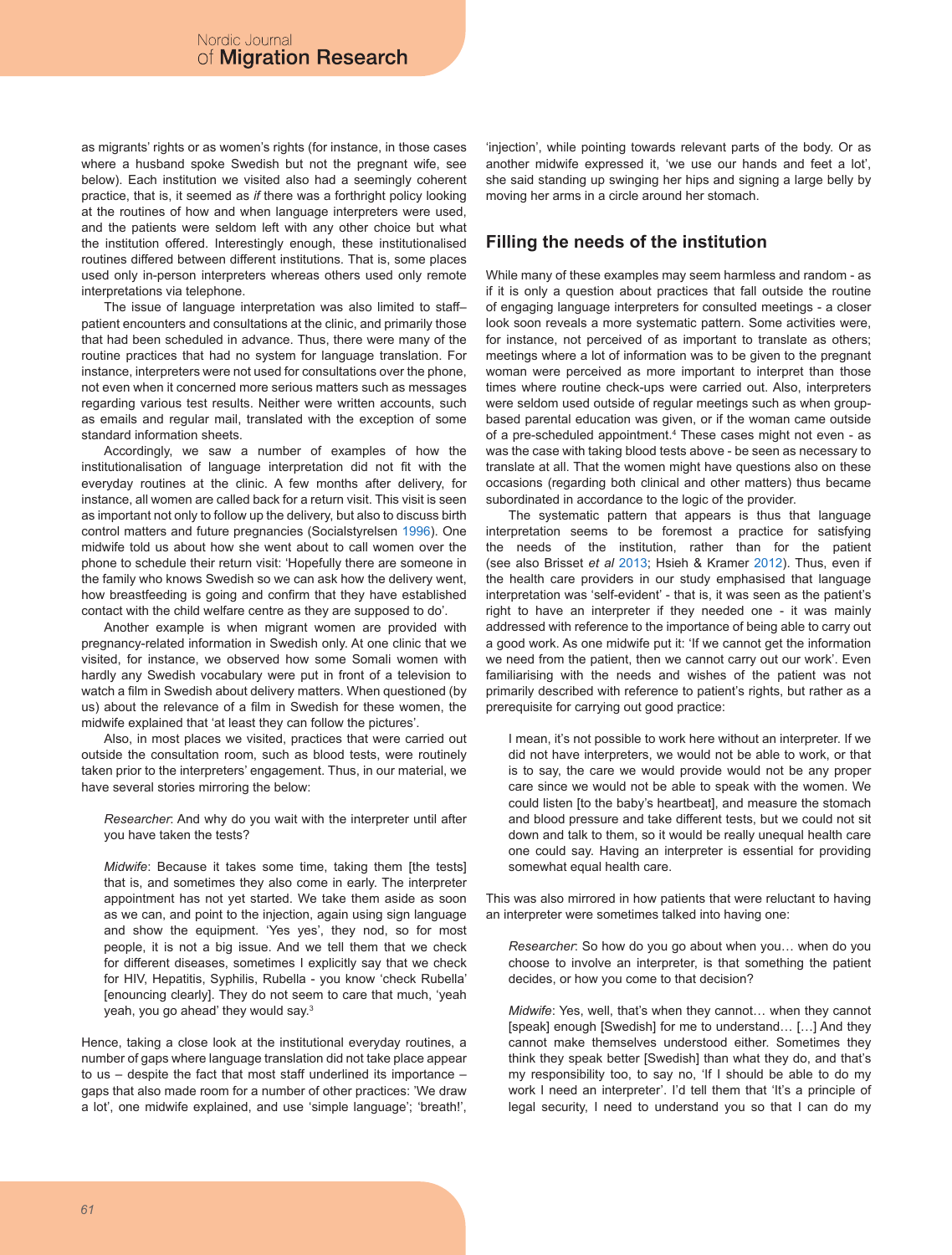job, it's not about you', which most people accept. Some want to feel capable and they might feel a bit awkward, but I can't… And when you notice after having spent some time with them, that there is no real communication, then by the end of the visit, one could say something like 'did you notice how hard it was to express what you wanted to say?', and that 'Let's have an interpreter next time'.

The only cases that we saw where women were able to negotiate not having an interpreter despite limited Swedish, or using a relative instead of a professional (see below), were those who presented themselves – or were perceived by the midwife – as well-educated, that is, as having an evident middle-class habitus. Some of these women also spoke English and negotiated with the midwife to have English as a mutual language instead.

### **A problem focused discourse**

What is also apparent in the final quote above is that non-Swedishspeaking women are constructed as 'the problem' and that both staff and patients are presumed to speak Swedish for the everyday to run smoothly, that is, the institution normalises Swedish language.

Interpreters were also generally talked about in the interviews within a problem-focused discourse, often with affect. 'They are a real problem'; 'You cannot be sure of what they say'; 'It's a hassle to get a good one' where common phrases in the interviews as well as in the staff room. To speak too much or too little or to give their own advice during the consultation were also signs of incredibility according to the staff. This also corresponds to previous research that has described how interpreters are conceptualised as gate keepers that control or limit the patients' narratives (Hsieh & Kramer 2012), as well as looked upon as time-consuming and impractical (Kale & Raza Syed 2010).

Accordingly, the main character of the interpreter was as that of an 'intruder', not really to be trusted. Apart from a few times where the midwives aligned themselves with the interpreter to 'encourage' (in a rather disciplinary way) the patient to learn Swedish or meet appointments, they expressed a distanced and sceptical attitude towards the interpreter. One midwife, for instance, told how she, after the interpreter had left the room, decided to tell it all over again in Swedish (sic!), 'to see if they had understood everything'. Another talked about how she, in Swedish, had the patient evaluating the interpreter after the consultation:

… I usually do it like this, when I have an interpreter… then I send the interpreter away, the interpreter has a fixed time so that's easily done, and then - when the interpreter left the room – I book a new appointment with the woman or the couple. That's not difficult to do, even if you don't have the language. And that's when I ask them if they were happy with the interpreter. Sometimes I liked the interpreter, but they didn't or the other way around.

The ways in which the interpreters appeared as a 'problem' was also intimately intertwined with the institutional routines of the clinics. One distinct way in which this is made visible is the different ways in which scheduling patient-encounters were organised. Most, if not all, county councils in Sweden have during the last years installed a telephone system where patients are to book their meetings via phone only. However, these systems require a fair amount of Swedish in order to navigate through different choices. Thus, all the institutions we visited experienced that patients just showed up at the clinic instead.

The everyday presence of spontaneous visits was experienced as demanding, which, in turn, threw suspicion upon the help-seeking women, such as in this case:

But then it could just as well be the other way around, that these Somali women… I know, I was so mad at one, it's a while ago… She just stood there and thought that we should bring her in, and we had no interpreter pre-booked. But anyhow, she could make herself clear and wanted to come in and she asked for this and that, and so on and so on, a lot of things it was, and we have no emergency appointments, all appointments are planned in advance. If there is an emergency, if someone just turns up and really need help, then we try of course, but it is not always manageable. All rooms might be occupied and we might be busy, all of us. But then, when I told her [the Somali woman] that you have to come another day, then all of a sudden 'me don't understand', 'me don't understand'… And she had been standing here speaking really good Swedish explaining why she wanted to come in! So I took her blood pressure and blood count and then I explained to her once more, but she started again like that. And then I did the same, 'me don't understand', I said. That's the only time I have done like that, talking back, but I was really angry with her, I was. She was reckless I thought, but it's the only time I have reacted that way, but she demanded an interpreter although she understood Swedish.

When issues of interpretation become incorporated in everyday negotiations such as these they gain another dimension. Looking particularly at this case, however, it becomes clear that the institutional level is important to take into account. Faced with the same situation, other clinics that we visited had decided to add an organisation within the existing one, by having *both* the telephonebased system and drop-in systems. Also, some care providers set aside twice as much time for patients that needed an interpreter (compared to Swedish-speaking patients), as well as added extra time for individualised parental education, whereas other clinics did no such special arrangements, that is, they were not to diverge from regular schedule. Nevertheless, even if some institutions made efforts to ease up the situation, no institution fully adopted a practice where language interpretation became part and parcel of the health care practice as such, rather interpreted consultations were still constructed as a 'deviance' from 'normal' practice.

# **Racialising language interpretation**

Constructing interpretation as a deviance from normal practice could also be put within the framework of a racialised discourse, that is, understood as a practice associated with 'otherness' and therefore, not part of 'normal' procedure. In general, racialised notions of otherness also permeated the ways the midwives interpreted and expressed their own experiences of working with migrant women. Ethnicity was a demarcation line differing patients from other patients and the midwives alternately spoke of 'migrant' patients as more 'exiting' than the regular 'Swedish' patient, and alternately as more 'problematic'. Within this discourse, culture works as a keyword, where ethnic others were perceived of as different with reference to a static notion of cultural belonging, thus normalising Swedish ethnicity. For instance, racialised apprehensions of culture and ethnicity were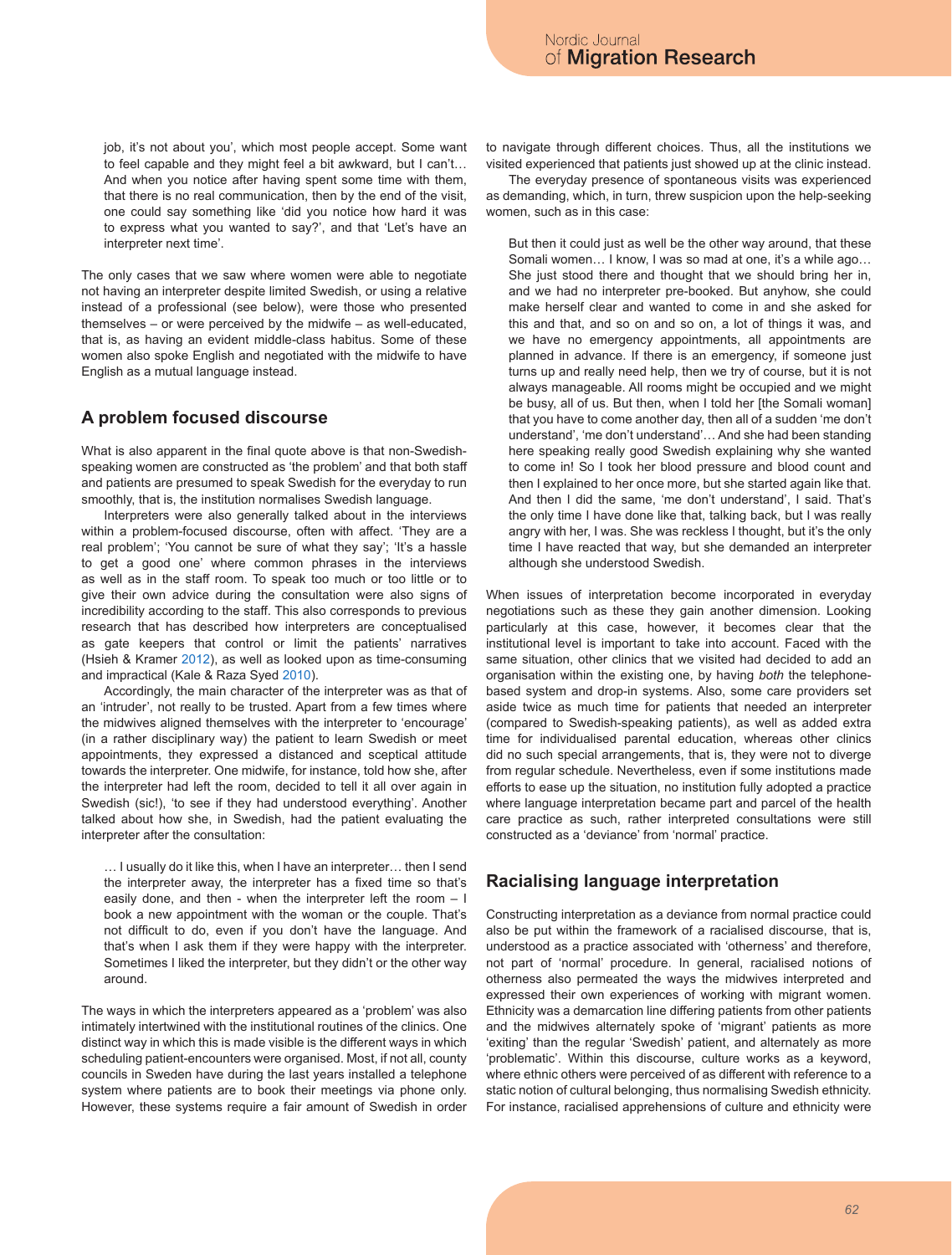used to legitimise why non-Swedish-speaking women were left out of central parts of the basic programme for pregnant women. This concerned in particular so-called parental education. None of the places that we visited had a solution that seemingly worked to arrange parental education for patients in need of an interpreter (see also Fabian *et al* 2004). Some had given up and decided to incorporate the information in the individual meetings instead (but not always setting aside extra time for this).

Others had made some kind of special arrangement, often in cooperation with other public actors such as local immigrant integration offices. The reasons for such arrangements (instead of regular group meetings with interpreters) also reflect ideas of otherness; 'they are not as used to sit and talk in groups as Swedish people are' or 'they don't take it seriously, they come and go as they please'.

The joint meetings with immigrant integration offices and the like differed from the regular education that was offered Swedishspeaking patients. In addition to information on delivery, pain relief, breast feeding - that is, maternity health care issues - these meetings took up general issues on Swedish society such as insurance matters, access to health care, kindergarten and so on. They were also held by a person of the same lingual, and often ethnic, background, that is, it was seen as important that, for instance, Somali women were educated by a Somali educator. These educators were not trained midwives, rather it was their lingual/cultural/ethnic identity that was prioritised. Behind these measures was an idea of sameness and identification that would lead to greater feelings of security among the pregnant women.

The appointment of non-medically trained assistants whose chief qualification is their ethnic or lingual belonging can also be linked to an ethnically stratified labour market with temporary and insecure positions for this group of workers (Schierup & Ålund 2011). One example of this from our fieldwork is the engagement and training of 'doulas'<sup>5</sup> that were to support and assist women from migrant backgrounds in delivery. The doulas were supposed to share the same language as the pregnant woman whom she was to assist, and they were brought to use mainly for non-Swedish-speaking women. Nevertheless, in the everyday context, there was a slippery line between language and culture, and the doulas were even referred to as 'cultural interpreters'.

The midwives in our study were generally positive to the idea of having a doula assisting their patients, and they too underlined their lack of insights in different cultural values and practices and saw the doulas as a complement to their own role. This said, however, the 'cultural experts' were also positioned as a threat and not always embraced as a good solution:

This is what we fight about. We could say it like this, we have claimed all along that parental education belongs to us. Professional staff should undertake parental education. It should not be lay persons that talk about how a delivery is carried through. They are not midwives, they have no medical training. But the problem is that they don't really see it that way. They think that, 'we can do it much better than you can', and 'it's better that they come to us than that they don't come at all'. Well, that's true, but at the same time… if the doulas take care of the parental education then sure they get the women to come, which we not always succeed with, and that's a gain you could say, but what if they give them the wrong education? Is it really fair to think that non-educated staff can perform reasonable parental education that holds a good standard? Or why should we accept low-skilled staff for some women, just because of their ethnic belonging? It becomes inverted justice. All of a sudden one accepts anything just because they have black skin. I have a problem with that way of thinking. Or we have a problem with that.

Similarly, there were also those arguing that having non-professionally trained educators and doulas risked giving migrant women a B-version of the education that Swedish women were offered. This way of reasoning is an explicit example of when a rights-based discourse that emphasises the importance of offering equal health care for all women collides with the institutionalisation of a racialised socio-political context. In concluding, we will return to this problem nexus. Before doing so, however, we would like to point out the neoassimilatory tendencies of their stories.

### **Gender quality as a 'Swedish value'**

As mentioned earlier, Swedish policy on migration and ethnic relation has developed from a pluralist multiculturalism established in the seventies that rested upon immutable racialised notions of cultural differences - but nevertheless emphasised the need for tolerance and respect - to a neo-assimilatory outlook where cultural unity and 'universal values' are put in the frontline (Bredström 2008).

This neo-assimilatory discourse is evident in the interviews; for instance, several of those we interviewed referred to a wider discourse on immigrant integration where acquiring 'Swedish values' was seen as an important step towards inclusion. Similarly, the way parental education was expanded to include knowledge of Swedish society in general, and matters of Swedish values in particular, could be interpreted within the neo-assimilatory framework.

Without doubt, the most precious Swedish value that permeated this discussion is 'gender equality'. When talking about their patients, the midwife described women as more vulnerable than their husbands and having less access to Swedish society.

This gendered discourse was also played out in relation to having close relatives - often husbands - acting as translators. Having a relative as an interpreter were generally seen as a bad solution, as they - the health care staff claimed - both lacked medical training and were too partial and involved to be able to translate correctly. Thus, even if professional interpreters also lacked medical training, they still appeared more professional and 'neutral' and thus the much preferred choice.

In relation to relatives acting as interpreters, the midwives drew on what can be identified as racialised discourses of 'patriarchal otherness' and portrayed 'husbands' that acted as an interpreter for their pregnant wives as both dominating and over-protecting, and pursuing their own interest rather than that of the midwife or that of the woman:

It's not ideal [to have a partner/husband as an interpreter], I'd say. But in cases like this, when they both want the pregnancy to continue, then it is okay, it could even be a good thing. But if you think of another scenario, where a woman comes to have an abortion, for example, and then have her husband who interprets. That I believe is problematic, you have no idea what he says. He might present his views only, and she might not get a say in it at all. So I think close relatives should not act as interpreters, in general that is.

Some midwives also expressed how they by declining the husband to act as an interpreter support the woman, and, correspondingly,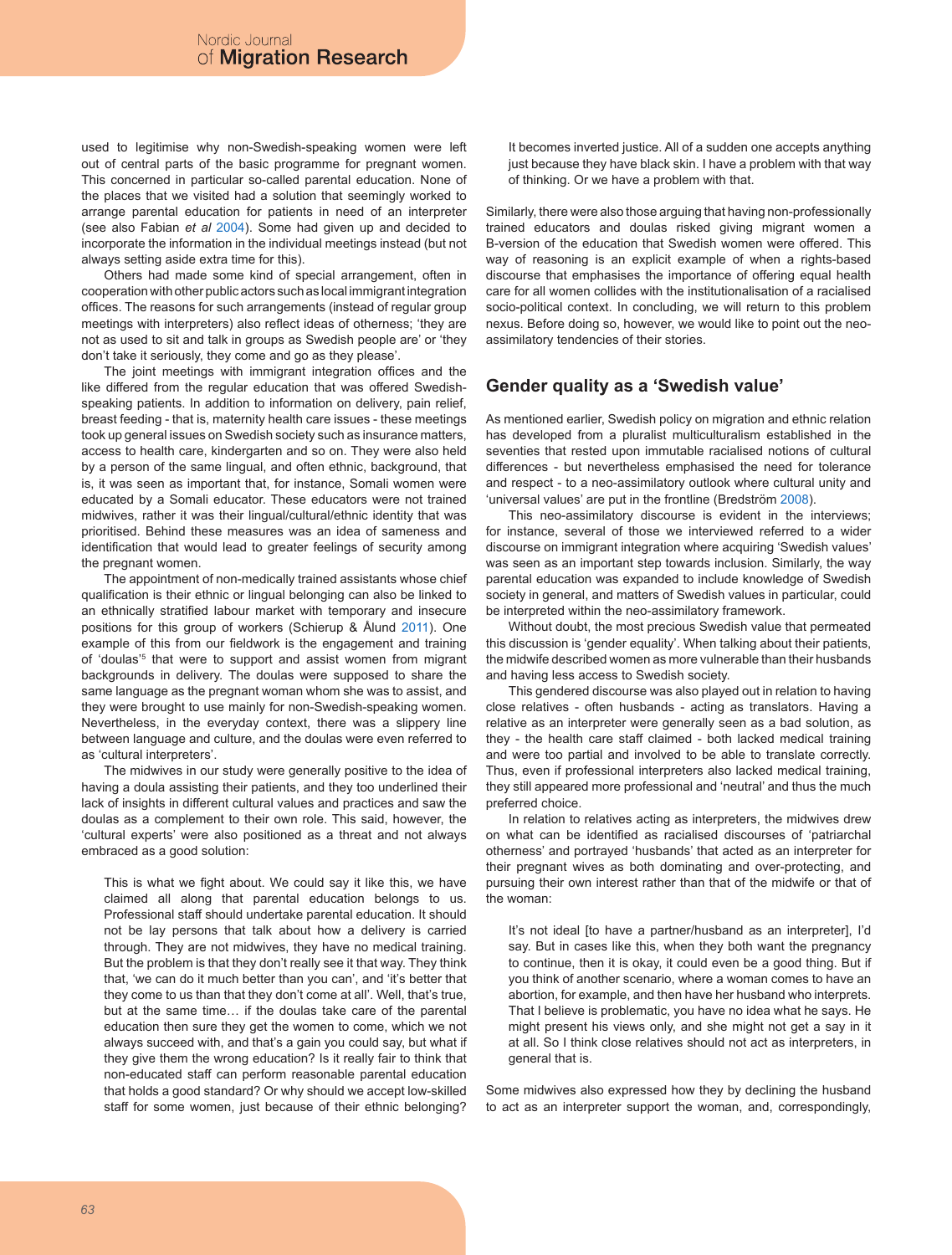that encouraging women to practice their Swedish had empowering effects; 'they become so proud when I tell them how their Swedish has improved'. Or they simply took encouraging the women to learn good Swedish as one of their tasks:

…I ask if she attends school [Swedish language classes], and if not, I always ask why not? And I always stress that she, yes everybody needs to learn Swedish. I tell every woman I meet that, even those who have been for ten years and still use interpreters. [But] some of them do not want to [learn Swedish]. 'I live here, I have all my relatives around me, we speak the same language, at the grocery store they speak my language, I watch TV in my language'. But I usually tell them that knowing Swedish is the key to Swedish society. If you don't learn the language you will always be excluded, it's a closed door, your husband will learn Swedish, and your children. They will rule over you I tell them.

In line with this reasoning, some informants told us about cases where they had used an interpreter at first, but then decided that it was 'good' for the woman in question to 'practice her Swedish', or that they 'understand more than what we think they do', that is, they have knowledge of the Swedish language but are simply not used to practice it. Again, here it was emphasised that the most important part of the encounter was that the midwife could make herself clear ('they understand more than you think'), not that the women might have questions that became unasked due to the lack of an interpreter.

# **Conclusion**

In this article, we have seen how interpretation in the everyday institutional practice becomes a 'floating signifier' (Laclau och Mouffe 1985), filled with different meanings depending upon in what context it is articulated. As such, it works as a disciplinary tool towards women who do not sufficiently attend pre-booked appointments, or do not live up to the right measures regarding both language and conduct. Yet, at other times, it becomes essential for the implementation of equality in health care.

Put in other words, language interpretation becomes, on the one hand, perceived of as a migrant/women's right issue - even if poorly attended to by the institution - and on the other hand, infused by racialised and neo-assimilatory understandings and meaningmakings that structure how language interpretation is carried out in different settings. This paradoxical articulatory practice is seemingly formed by, and forms, the institutional setting whereby the politics of belonging and boundaries of social citizenship take different shapes in different local contexts. Thus, in the interviews and field notes, we can see how some institutions emphasised a problemfocused discourse that put the women's problematic culture or ethnic background in front, whereas others pursued a more contextualised understanding that related problems to un-employability, poverty and ill-health matters. Similarly, language interpretation as an institutionalised practice varied from a narrow focus on the (problem's with the) women's behaviours, to a more reflexive outlook scrutinising the clinical routines as well. We also witnessed how more tangible institutional practices turned out to be obstacles for fully incorporating interpreted consultations as part of the daily routines at the clinics.

At another level, the article shows how these contradictory discourses are negotiated and dealt with by the midwives in their everyday practices. As such, health care workers may be conceptualised as street-level bureaucrats. They are, in a sense, the last instance in the policy-making chain, which provides them with some acting space, however, limited. Viewing health care workers as street-level bureaucrats, our results become interesting also for other areas such as jurisprudence and social service where one can imagine that similar processes might take place. And most importantly, our article shows that citizenship-making is an ongoing process and that social rights might be infused with discordant meanings and never to be taken for granted.

# **Acknowledgement**

We would like to thank the editors Camilla Nordberg and Sirpa Wrede, and the anonymous reviewers, for their helpful comments and suggestions. We are also grateful for comments on earlier drafts from our colleagues in the project *Boundaries and conditions of interpretation in multilingual and multicultural health care*: Katarina Hjelm, Emina Hadziabdic and Christina Lundin. Last but not least, we are deeply grateful for the generosity that we met during our fieldwork, and we thank all participants for taking the time to take part in the project.

**Anna Bredström** is a researcher at the Institute for Research on Migration, Ethnicity and Society (REMESO), Linköping University, Sweden. She is interested in developing critical race studies in the field of health care, as well as feminist intersectional approaches to issues of health and the body. Her ongoing research include studies of primary health care and reproductive health care; young people's sexual health; hiv/aids; depression and psychiatric treatments.

**Sabine Gruber** is a lecturer in the Department of Social Work, Linköping University, Sweden. Her research focuses on ethnic relations in various welfare institutional practices. She has done studies about primary health care, ethnicity and gender in special residential homes for young people, the school´s responses to honour-related violence and recruitment of staff with migrant background in preschool.

### **Notes**

- 1. The projects are funded by the Swedish Research Council for Health, Working Life and Welfare (FORTE), *Ethnicity and gender in primary health care: understanding, practice and consequences* (2008-0513), and the Swedish Research Council (VR), *Boundaries and conditions of interpretation in multilingual and multicultural health care* (2013-2533).
- 2. The project of has been approved by the Regional Ethical Review Board at Linköping University (No. 28-09).
- 3. This practice collides with Swedish HIV/AIDS policy which states that informed consent is needed for all voluntary HIV-testing, including maternity health screening (SOSFS 2004:13).
- 4. Including delivery where language interpreters seldom are used in Sweden (see also Esscher 2014).
- 5. A doula is a woman with experience of child-bearing who is trained to provide on-going support and information to the bearing woman and her closest before, during and after childbirth (Sharareh & Lundgren 2012).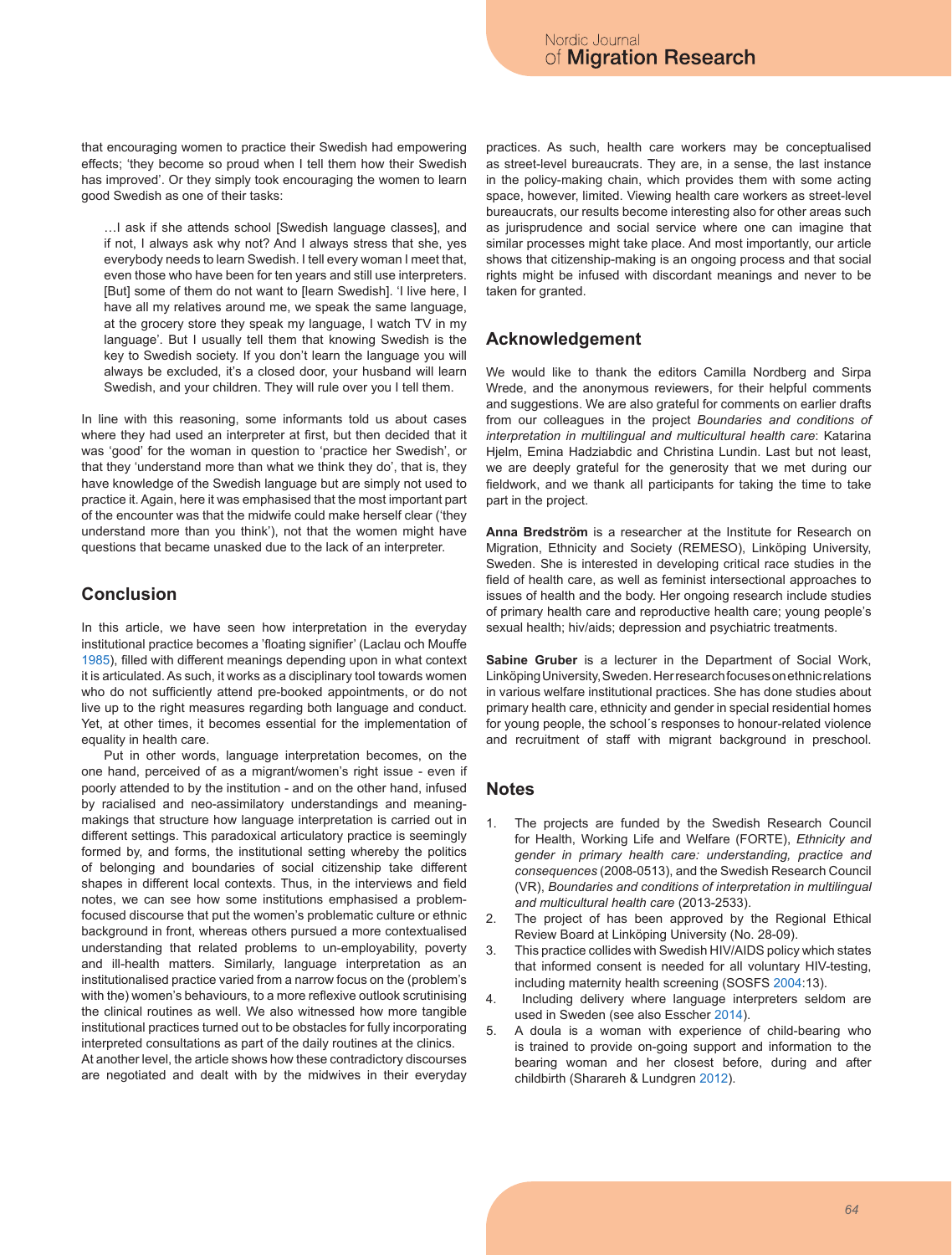#### **References**

- Bredmar, M 1999, *Att göra det ovanliga normalt. Kommunikativ varsamhet och medicinska uppgifter i barnmorskors samtal med gravida kvinnor*, diss Tema Kommunikation, Linköpings
- universitet. Bredström, A 2008, *Safe sex, unsafe identities: intersections of 'race', gender and sexuality in swedish HIV/AIDS policy*, diss Department of Social and Welfare Studies, Linköping University.
- Brisset, C, Leanza, Y & Laforest, K 2013, 'Working with interpreters in health care: a systematic review and meta-ethnography of qualitative studies', *Patient Education and Counseling,* vol. 91, no. 2, pp. 131–140, DOI: 10.1016/j.pec.2012.11.008.
- Brubaker, R 2001, 'The return of assimilation? Changing perspectives on immigration and its sequels in France, Germany, and the United States', *Ethnic and Racial Studies,* vol. 24, no. 4, pp. 531–548, DOI: 10.1080/01419870120049770.
- Darj, E & Lindmark, G 2002, 'Mödrahälsovården utnyttjas inte av alla gravida kvinnor', *Läkartidningen*, vol. 99, no. 1–2, p. 41–44.
- Esscher, A 2014, *Maternal Mortality in Sweden: Classification, country of birth, and quality of care*, diss Uppsala University.
- Essén, B, Hansson, BS, Östergren, PO, Lindqvist, PG & Gudmundsson, S 2000, 'Increased perinatal mortality among sub-Saharan immigrants in a city-population in Sweden', *Acta Obstretica et Gynecologica Scandinavia*, vol. 79, no. 9, pp. 737–743.
- Fabian, HM, Rådestad, IJ & Waldenström, U 2004, 'Characteristics of Swedish women who do not attend childbirth and parenthood education classes during pregnancy', *Midwifery*, vol. 20, no. 3, pp. 226–235, DOI: 10.1016/j.midw..2004.01.003
- Fatahi, N, Hellström, M, Skott, C & Mattsson, B 2008, 'General practitioners' views on consultations with interpreters: a triad situation with complex issues', *Scandinavian Journal of primary Health Care*, vol. 26, no. 1, pp. 40–45, DOI: 10.1080/02813430701877633.
- Gruber, S 2007, *Skolan gör skillnad. Etnicitet och institutionell praktik*, diss Department of Social and Welfare Studies, Linköping University.
- Hadziabdic, E, Albin, B, Heikkilä, K & Hjelm, K 2010, 'Healthcare staffs perceptions of using interpreters: a qualitative study', *Primary Health Care Research & Developmen*t, vol. 11, no. 3, pp. 260–270.
- Hansen, P & Hager, SB 2012, *The politics of European citizenship: deepening contradictions in social rights and migration policy*, Berghahn, Oxford.
- Hertzberg, F 2003, *Gräsrotsbyråkrati och normativ svenskhet. Hur arbetsförmedlare förstår en segregerad arbetsmarknad*, Arbetslivsinstitutet, Stockholm.
- Hsieh, E & Kramer ME 2012, 'Medical interpreters as tools: dangers and challenges in the utilitarian approach to interpreters' roles and functions', *Patient Education and Counseling*, vol. 89, no. 1, pp. 158–162, DOI: 10.1016/j.pec.2012.07.001.
- Jonsson, S 2004, 'Rasism och nyrasism i Sverige 1993–2003', in *Rasismer i Europa – kontinuitet och förändring: Rapport från forskarseminariet 5 november*, eds. K Mattsson & I Lindberg, Agora, Stockholm, pp. 45–77.
- Kale, E & Raza Syed, H 2010, 'Language barriers and the use of interpreters in the public health services. A questionnaire-based survey', *Patient Education and Counseling*, vol. 81, no. 2, pp. 187–191, DOI: 10.1016/j.pec.2010.05.002.
- Karliner, LS, Jacobs, EA, Chen, AH & Mutha, S 2007, 'Do professional interpreters improve clinical care for patients with limited Englich proficiency? A systematic review of the litteratur', *Health Services Research*, vol. 42, no. 2, pp. 727–254, DOI:10.1111/ j:1475-6773.2006.00629.
- Laclau, E & Mouffe, C 1985, *Hegemony & socialist strategy*, Verso, London.
- Lipsky, M 1980, *Streel-level bureaucracy. Dilemmas of the individual in public services*, Sage, New York.
- Marshall, TH 1950, *Citizenship and social class*, University Press, Cambridge.
- Milani, T.M 2008, 'Language testing and citizenship: a language ideological debate in Sweden', *Language in Society*, vol. 37, no. 1, pp. 27–59, DOI: 10.1017/50047404508080020.
- Mulinari, D 2010, 'Postcolonial encounters: migrant women and Swedish midwives', in *Changing relations of welfare: family, gender and migration in Britain and Scandinavia*, eds. J Fink & Å Lundqvist, Ashgate, Farnham, pp. 155–177.
- Mulinari, D 2011 'Impossible demands in search of a normal birth', in *Normalization and "outsiderhood": feminist readings of a neoliberal welfare state*, eds. S Fahlgren, A Johansson & D Mulinari, Bentham Science, Hilversum, pp. 17–27.
- Neergaard, A 2006, 'Rekrytering som en institutionell praktik av inkluderad och exkluderad underordning', in *På tröskeln till lönearbete Diskriminering och exkludering av personer med utländsk bakgrund*, SOU 2006:60, ed. A Neergaard, Fritzes, Stockholm, pp. 221–260.
- Nordberg, C & Wrede, S 2015, 'Street-level engagements: migrated families encountering the local welfare state', *Nordic Journal of Migration Research*, vol. 5, no. 2, DOI: 10.2478/njmr-2015-0008.
- Puskás, T & Ålund, A 2013, *'Etnicitet gränsdragningens och skillnadsskapandets komplexitet'*, in *Migrationens och etnicitetens epok. Kritiska perspektiv i etnicitets- och migrationsstudier*, eds M Dahlstedt & A Neergaard, Liber, Stockholm, pp. 27–53.
- Robertsson, E, Malmström, M & Johansson, SE 2005, 'Do foreingborn women in Sweden have an increased risk of non-normal childbirth?', *Acta Obstretica et Gynecologica Scandinavia,* vol. 84, no. 9, pp. 825–932.
- Rose, N 2007, *The politics of life itself. Biomedicine, power, and subjectivity in the twenty-first century*, Princeton University Press, Woodstock, Oxfordshire.
- Schierup, C-U & Ålund, A 2011, 'From paradoxes of multiculturalism to paradoxes of liberalism. Sweden and the European neoliberal hegemony', *The Journal for Critical Education Policy Studies*, vol. 9, no. 2, pp. 125–142.
- Schierup, C-U, Hansen, P & Castles, S 2006, *Migration, citizenship, and the European welfare state: a European dilemma*, Oxford University Press, Oxford.
- SFOG 2008, *Mödrahälsovård, Sexuell och Reproduktiv Hälsa*, (ARG) Rapportserie nr. 59, Stockholm.
- SFS 1986:223 *Förvaltningslag*, Fakta Info Direkt AB, Stockholm.
- Sharareh, A & Lundgren, I 2012, 'Midwives experiences of doula support for immigrants' women in Sweden – a qualitative study', *Midwifery* vol. 28, no. 1, pp. 80–85, DOI: 10.1016/j. midw.2010.11.0044.
- Socialstyrelsen, 1979, *Mödra- och barnhälsovård. Förslag till principprogram*, Socialstyrelsen redovisar 1979:4, Stockholm.
- Socialstyrelsen, 1996, *Hälsovård före, under och efter graviditet*, SoS-rapport 1996:7, Socialstyrelsen, Stockholm.